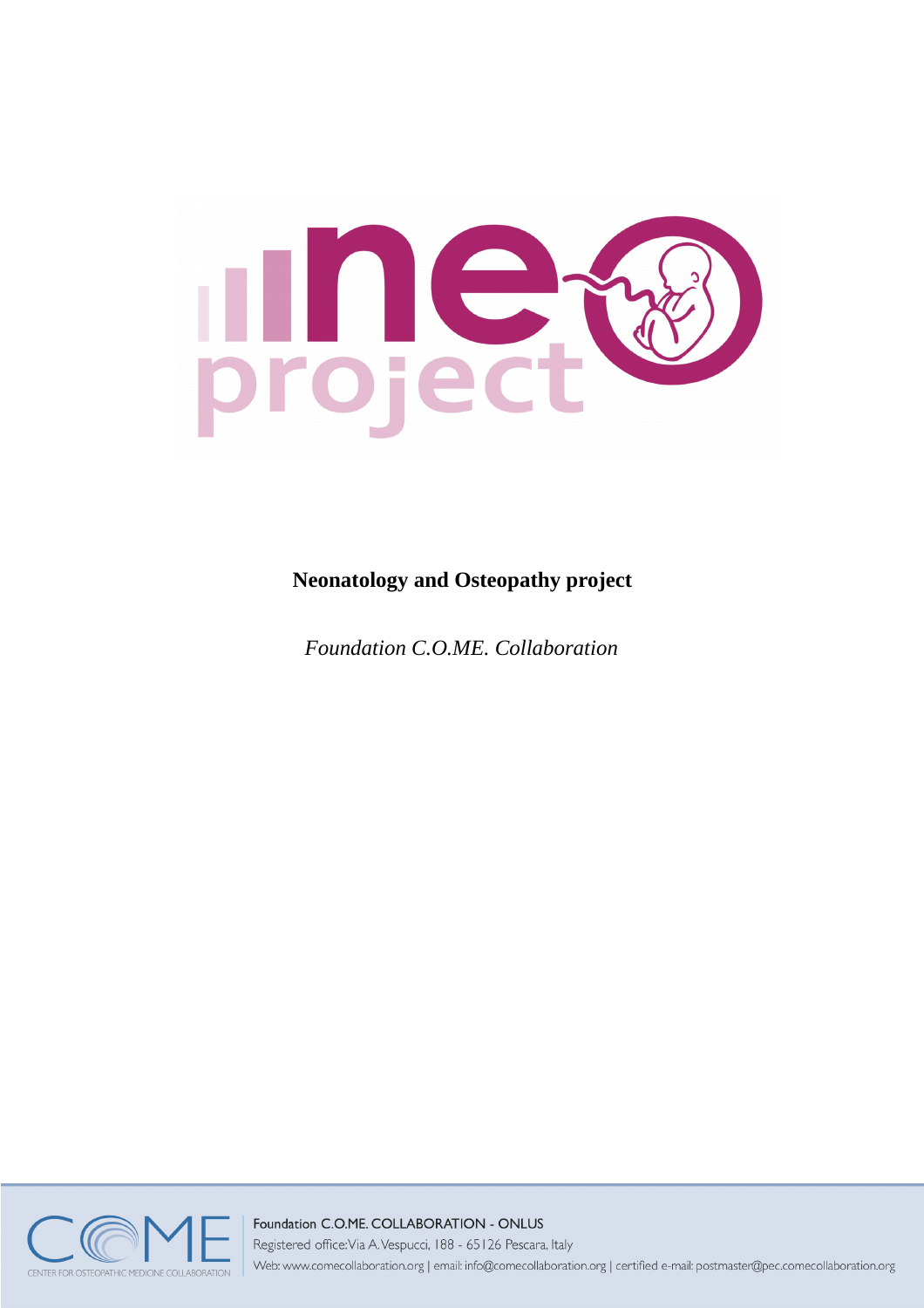Our NE-O Development Program leadership team oversees the foundation's work in improving inter-professional collaboration on neonatology, preterm infants' health and growth. The NE-O team is a multidisciplinary group aiming at studying the role of osteopathy in the field of neonatology.

### **General Description**

### *Introduction*

The improvement of quality of life in preterm infants has been set as one of the major priorities by international agencies. Lawn et al (Lancet 2014) reviewed the MDG and targeted a significant enhancement of newborn therapies by 2035. Although the reduction of the mortality is one of the highest priorities, other relevant milestones are related to reduction morbidity, thus the consequences of prematurity. It has been estimated that 15 million preterm births, especially of those younger than 32 weeks' gestation, are at the highest risk of neonatal death, with ongoing postneonatal mortality risk, and important risk of long-term neurodevelopmental impairment, stunting, and non-communicable conditions. 4 million neonates annually have other life-threatening or disabling conditions including intrapartum-related brain injuries, severe bacterial infections, or pathological jaundice. As a matter of fact, it has been argued that failure to improve birth outcomes by 2035 will result in an estimated 116 million deaths, 99 million survivors with disability or lost development potential, and millions of adults at increased risk of non-communicable diseases after low birthweight (Lawn 2014).

Within these worldwide scenario and long-term health care perspectives, alternative and complementary approaches aiming at improving health conditions in preterm infants are recommended. Among those, osteopathic manipulative treatment (OMT) has been showed to reduce the length of stay, and thus health status on preterm infants (Cerritelli 2015, 2013). Moreover, the use of OMT produced a net saving of almost 1,600€ per newborn, determining an overall net saving of more than 500,000€ during the 14 month study period (Cerritelli 2015). Notwithstanding the positive results, concerns are still about the generalisability of findings, mechanisms of actions and disease-specific results of osteopathy.

Therefore the NE-O project has the aim to fulfill these gaps and produce compelling evidence regarding the short-, medium-, and long- term biological, neurological and health-related effects of osteopathic treatment on preterm infants. This can produce data to explore the extent to which osteopathy can play a role on disabilities following neonatal conditions and therefore the economical value of osteopathic approach.

#### *Working streams*

The NE-O project is a multi-centre research project with the following general working streams:

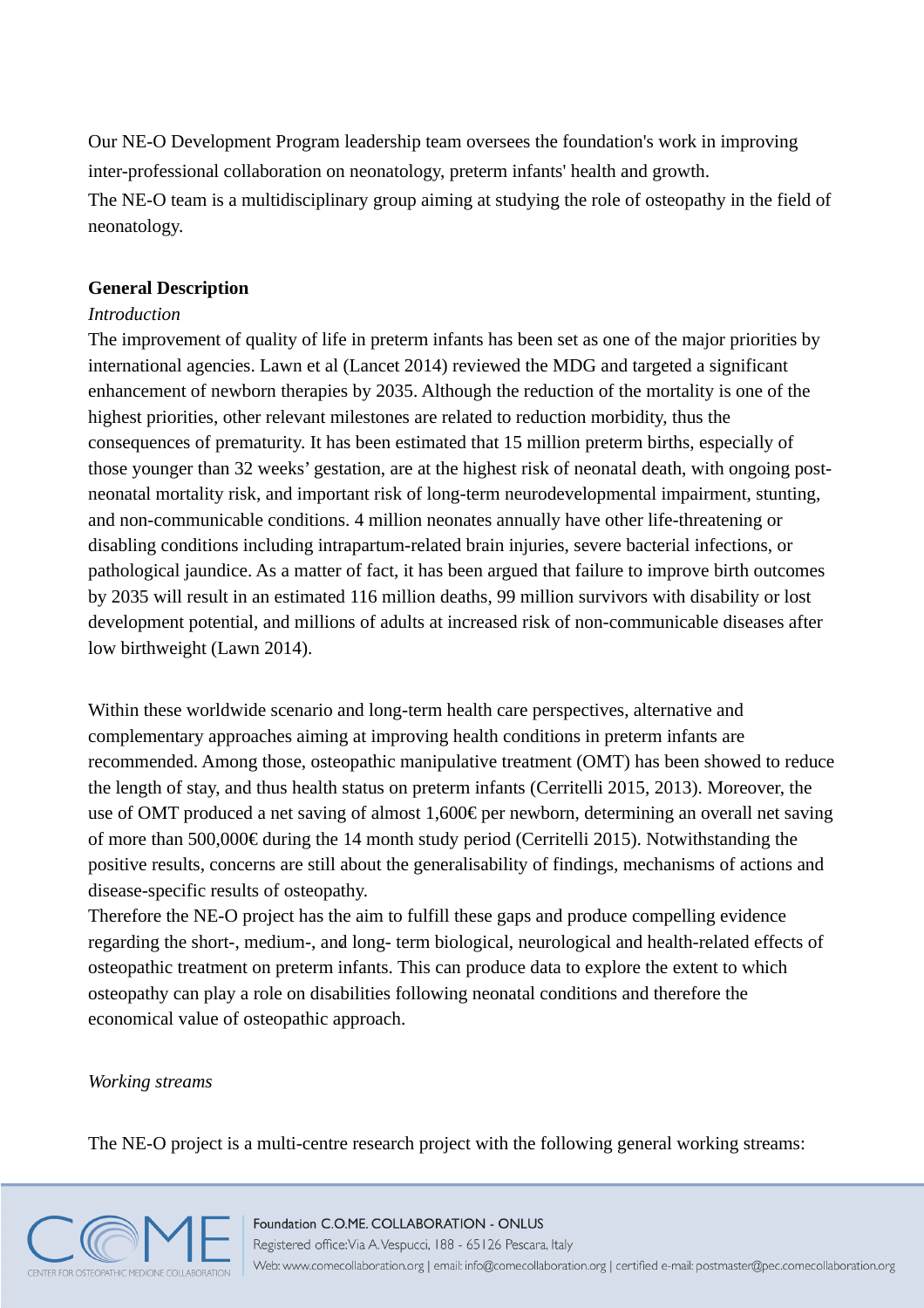- 1. health information: the development of a data collection platforms, including a minimum perinatal dataset with standard metrics for counting births, stillbirths, neonatal deaths, birthweight, and gestational age, plus maternal outcomes and key programme coverage data, in association with osteopathic data.
- 2. health-related research: exploring the role of osteopathy on improving health outcomes in pathological newborn samples and the relevance of OMT as preventive approach on noncommunicable diseases
	- 1. [efficacious role]: OMT and disability
		- 1. tools: standardised and simplified disability assessments of routine use
		- 2. neurodevelopmental outcomes
	- 2. [preventive role]: OMT and long-term risk of NCDs
	- 3. [social research]: as a consequence of health-related research, the impact of OMT on family
- 3. biological research: deepening the understanding of the biological effects of osteopathy on preterm infants
	- 1. stress-related outcomes
	- 2. inflammatory outcomes
	- 4. neurological research: exploring the sequelae of OMT in regards to central and peripheral nervous system functions
- 5. public health research: the impact of OMT and its use on health care system
	- 1. health improvements [DALY, HALE]
	- 2. health economics
	- 3. health service
	- 4. health policy

Each working stream will be composed by a multidisciplinary team with specific skills. This will allow the group to achieve general and specific aims as well as the critical discussion regarding health care policies, procedures, information, divulgation, publishing.

Goals of the group will be to promote/encourage multidisciplinary collaborations to enhance quality of practice. This might led to discuss the possibility to include some traditional, complementary and alternative medicines within health care services. Specifically, in the context of Neonatal Intensive Care Units (NICU), team working has been tested since mid 90s to implement procedures and deliver better practices. However, to date, a fully integration of multidisciplinary collaborations is still limited, although promising results in terms of clinical effectiveness and reduction of costs. Therefore, the project might fulfill this gap and promote the interprofessional collaboration as

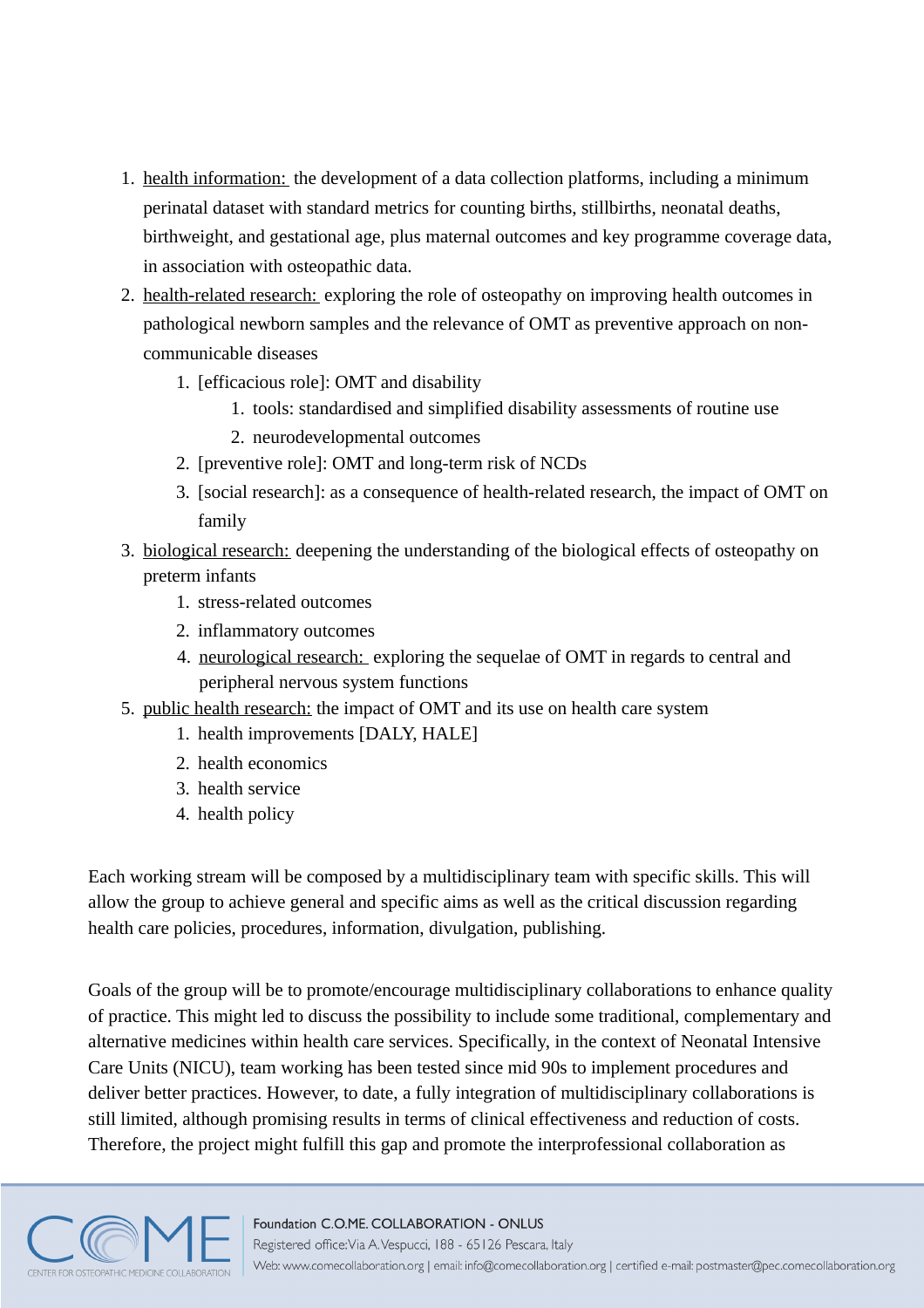innovation tool for improving neonatology practice. Moreover, it will open a discussion table of value to government policy-makers, regulators, researchers and health- care practitioners to debate on better evidence-based multidisciplinary practices.

# **Partners**

further information at http://www.comecollaboration.org/it/ne-o/partner/

Partners of the NE-O project are both public hospitals and universities.

The project includes several collaborations with different public hospitals (listed below):

- Arcispedale S.Maria nuova Department of obstetrics, gynaecology and pediatrics Neonatology unit - Reggio Emilia
- Azienda Ospedaliera di Rilievo Nazionale e di Alta Specializzazione Garibaldi U.O.C. Neonatology – I.C.U. - Catania
- San Pietro Fatebenefratelli hospital pediatrics and neonatology unit Rome
- Bambini Vittore Buzzi hospital Neonatology I.C.U. Milan
- ASST dei Sette Laghi Neonatology I.C.U. and pediatrics Varese
- Azienda Ospedaliero-Universitaria of Modena Maternal and child department Complex unit of neonatology - Modena
- Azienda Socio-Sanitaria Territoriale Pediatrics and neonatal pathology unit Vimercate
- Foundation Poliambulanza Istituto Ospedaliero Neonatology I.C.U. Brescia
- Macerata hospital Complex unit of pediatrics-neonatology Macerata
- Fornaroli Magenta hospital Pediatrics and neonatal pathology unit Magenta
- Castelli Verbania hospital Maternal and child department Verbania
- Ente Ospedaliero Ospedali Galliera Pediatrics and neonatal pathology unit Genoa
- Gaslini hospital Neonatology I.C.U. Genoa
- Salesi Hospital Neonatology I.C.U. Ancona

# Universities

Different european universities are constantly collaborating with the NE-O project.

• Liverpool John Moore University – Faculty of Science – School of natural sciences and psychology - Liverpool - UK

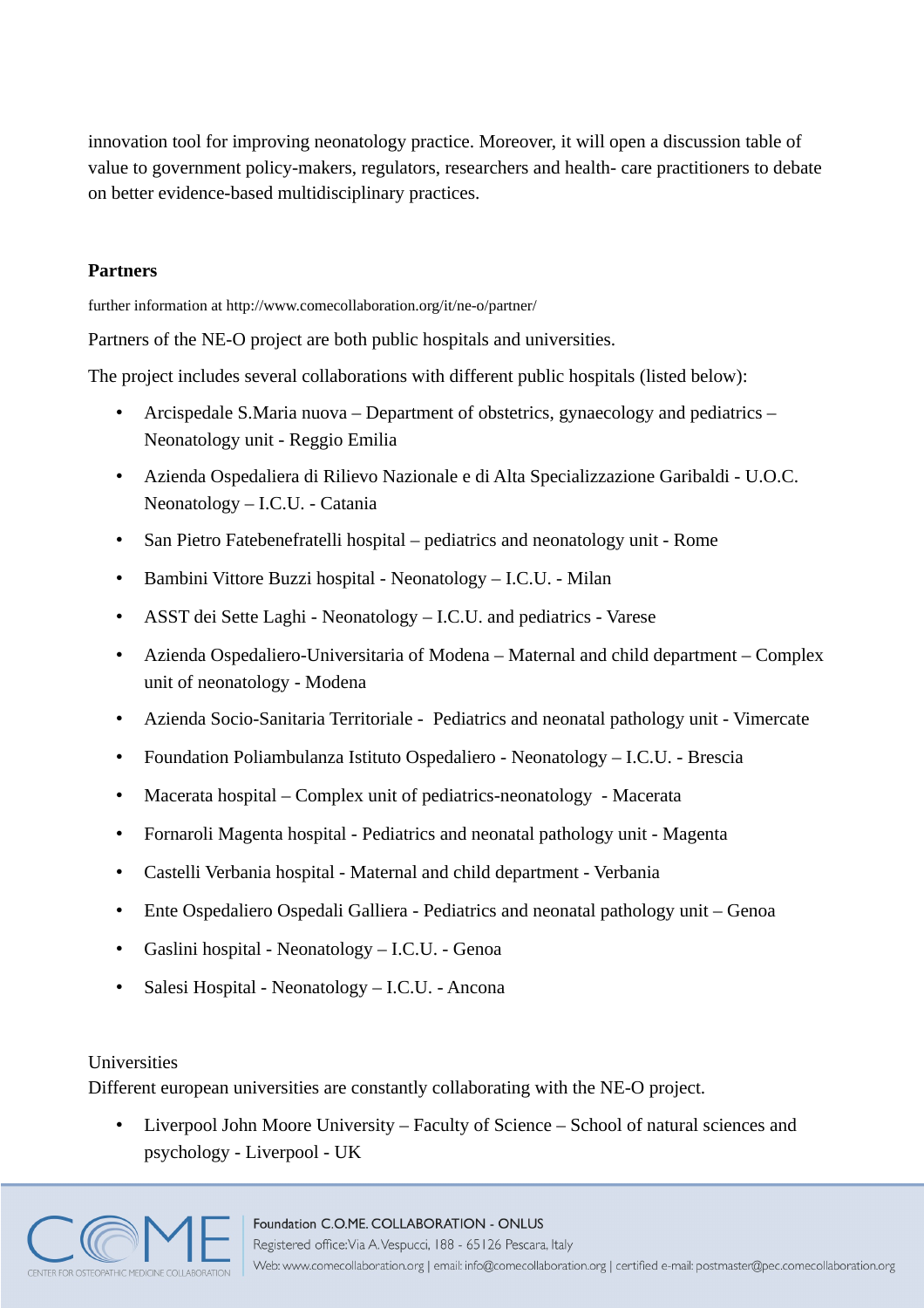- University of Chieti-Pescara Department of Neuroscience, imaging and clinical sciences Chieti - Italy
- University of Milano-Bicocca Department of Psychology Milan Italy
- University of Modena and Reggio Emilia Department of Medical and Surgical Sciences for Children and Adults – Modena – Italy
- University of Genoa Department of Medicine Genoa Italy



# Foundation C.O.ME. COLLABORATION - ONLUS

Registered office: Via A. Vespucci, 188 - 65126 Pescara, Italy

Web: www.comecollaboration.org | email: info@comecollaboration.org | certified e-mail: postmaster@pec.comecollaboration.org